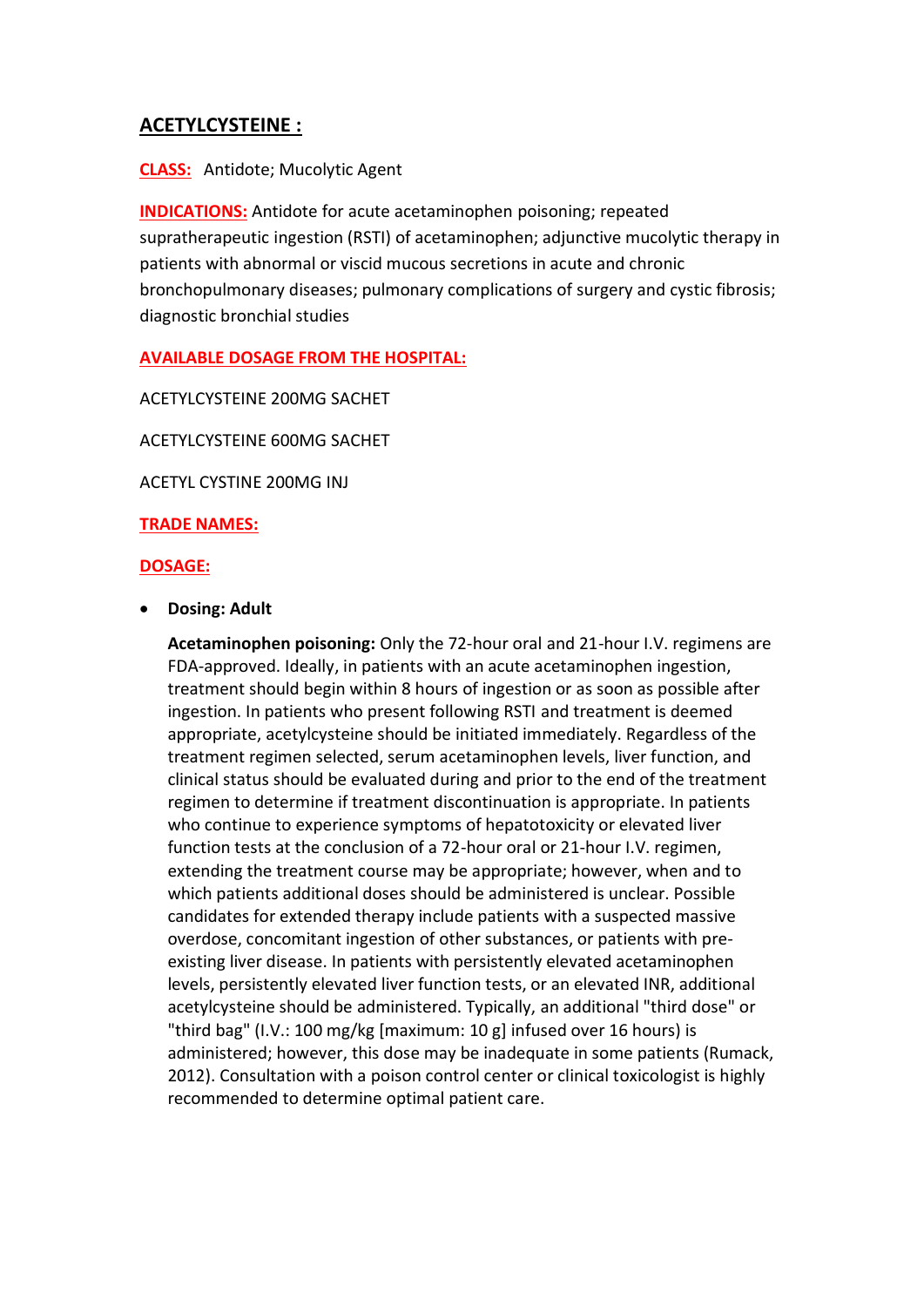Oral: Note: Consultation with a poison control center or clinical toxicologist is highly recommended when considering the discontinuation of oral acetylcysteine prior to the conclusion of a full 18-dose course of therapy.

72-hour regimen: Consists of 18 doses; total dose delivered: 1330 mg/kg

Loading dose: 140 mg/kg

Maintenance dose: 70 mg/kg every 4 hours; repeat dose if emesis occurs within 1 hour of administration

I.V. (Acetadote):

21-hour regimen: Consists of 3 doses; total dose delivered: 300 mg/kg

Loading dose: 150 mg/kg (maximum: 15 g) infused over 60 minutes

Second dose: 50 mg/kg (maximum: 5 g) infused over 4 hours

Third dose: 100 mg/kg (maximum: 10 g) infused over 16 hours

**Note**: The fluid volume should be reduced in patients weighing <40 kg according to the following table:

| <b>Body Weight</b><br>(kg) | <b>Loading Dose</b><br>150 mg/kg over 1 h |                | <b>Second Dose</b> |                | <b>Third Dose</b><br>50 mg/kg over 4 h   100 mg/kg over 16 h |                |
|----------------------------|-------------------------------------------|----------------|--------------------|----------------|--------------------------------------------------------------|----------------|
|                            | <b>Acetadote</b><br>(mL)                  | $D_5W$<br>(mL) | Acetadote<br>(mL)  | $D_5W$<br>(mL) | Acetadote<br>(mL)                                            | $D_5W$<br>(mL) |
| 40                         | 30                                        | 100            | 10                 | 250            | 20                                                           | 500            |
| 30                         | 22.5                                      | 100            | 7.5                | 250            | 15                                                           | 500            |
| 21                         | 15.75                                     | 100            | 5.25               | 250            | 10.5                                                         | 500            |
| 20                         | 15                                        | 60             | 5                  | 140            | 10                                                           | 280            |
| 15                         | 11.25                                     | 45             | 3.75               | 105            | 7.5                                                          | 210            |
| 10                         | 7.5                                       | 30             | 2.5                | 70             | 5                                                            | 140            |
| 5                          | 3.75                                      | 15             | 1.25               | 35             | 2.5                                                          | 70             |

Acetadote Dosing / Fluid Volume Guidelines for Patients ≤40 kg

Obesity: In patients who weigh >100 kg, the following dosing regimen is recommended: I.V. (Acetadote):

21-hour regimen: Consists of 3 doses; total dose delivered: 30 g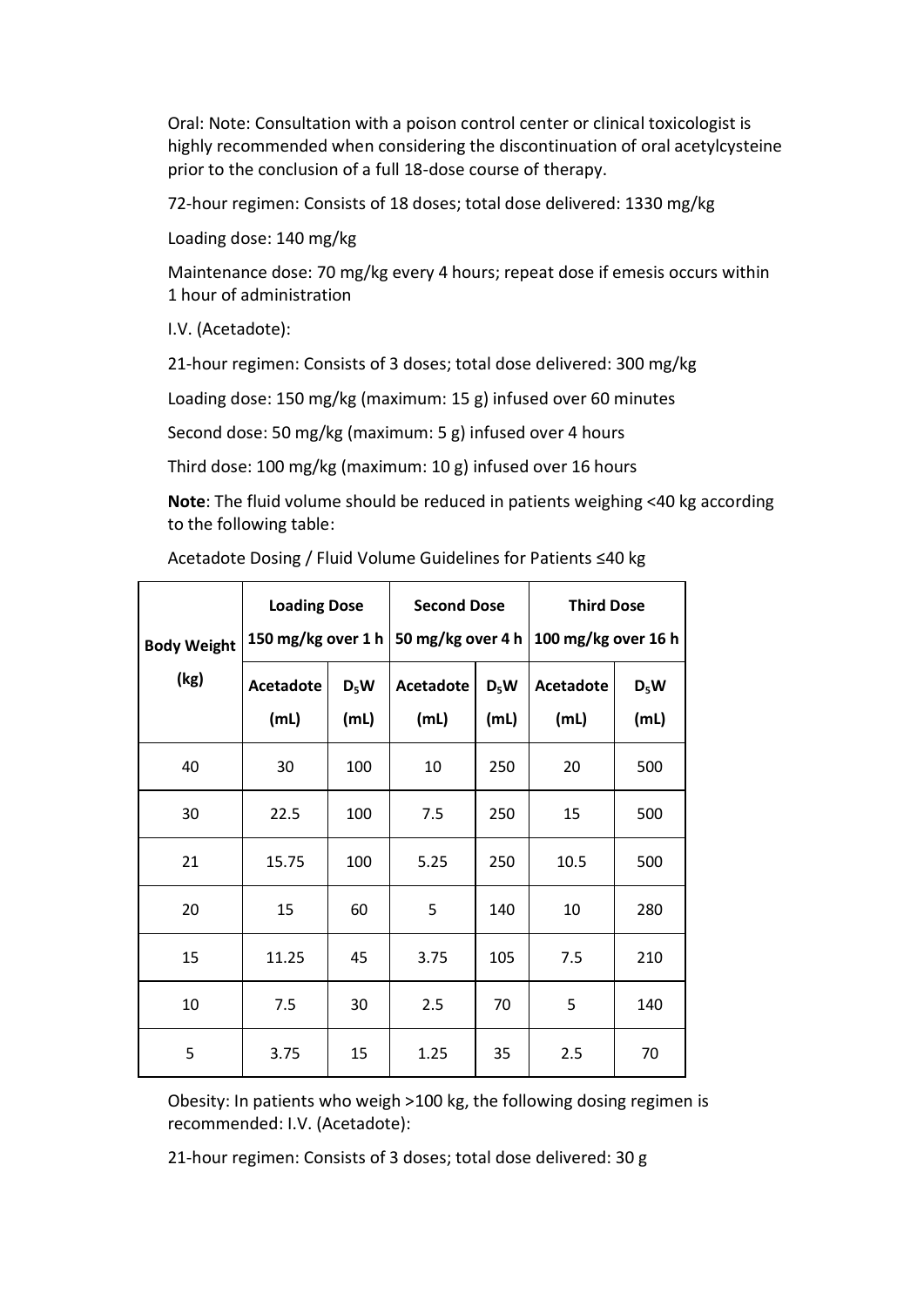Loading dose: 15 g infused over 60 minutes Second dose: 5 g infused over 4 hours Third dose: 10 g infused over 16 hours

## **Adjuvant therapy in respiratory conditions:**

**Note**: Patients should receive an aerosolized bronchodilator 10-15 minutes prior to dose.

Inhalation, nebulization (face mask, mouth piece, tracheostomy): Acetylcysteine 10% and 20% solution (dilute 20% solution with sodium chloride or sterile water for inhalation); 10% solution may be used undiluted: 3-5 mL of 20% solution or 6- 10 mL of 10% solution until nebulized given 3-4 times/day; dosing range: 1-10 mL of 20% solution or 2-20 mL of 10% solution every 2-6 hours

Inhalation, nebulization (tent, croupette): Dose must be individualized; may require up to 300 mL solution/treatment

Direct instillation:

Into tracheostomy: 1-2 mL of 10% to 20% solution every 1-4 hours

Through percutaneous intratracheal catheter: 1-2 mL of 20% or 2-4 mL of 10% solution every 1-4 hours via syringe attached to catheter

Diagnostic bronchogram: Nebulization or intratracheal: 1-2 mL of 20% solution or 2-4 mL of 10% solution administered 2-3 times prior to procedure

Prevention of contrast-induced nephropathy (CIN) (unlabeled use): Oral: 600- 1200 mg twice daily for 2 days (beginning the day before the procedure); may be given as powder in capsules (some centers use solution, diluted in cola beverage or juice). Note: No longer recommended for use prior to percutaneous coronary intervention; instead adequate hydration is preferred (Levine, 2011)

### **Dosing: Geriatric**

Refer to adult dosing.

### **Dosing: Renal Impairment**

Oral, I.V.: No dosage adjustment provided in manufacturer's labeling

### **Dosing: Hepatic Impairment**

Oral: No dosage adjustment provided in manufacturer's labeling.

I.V.: No dosage adjustment required